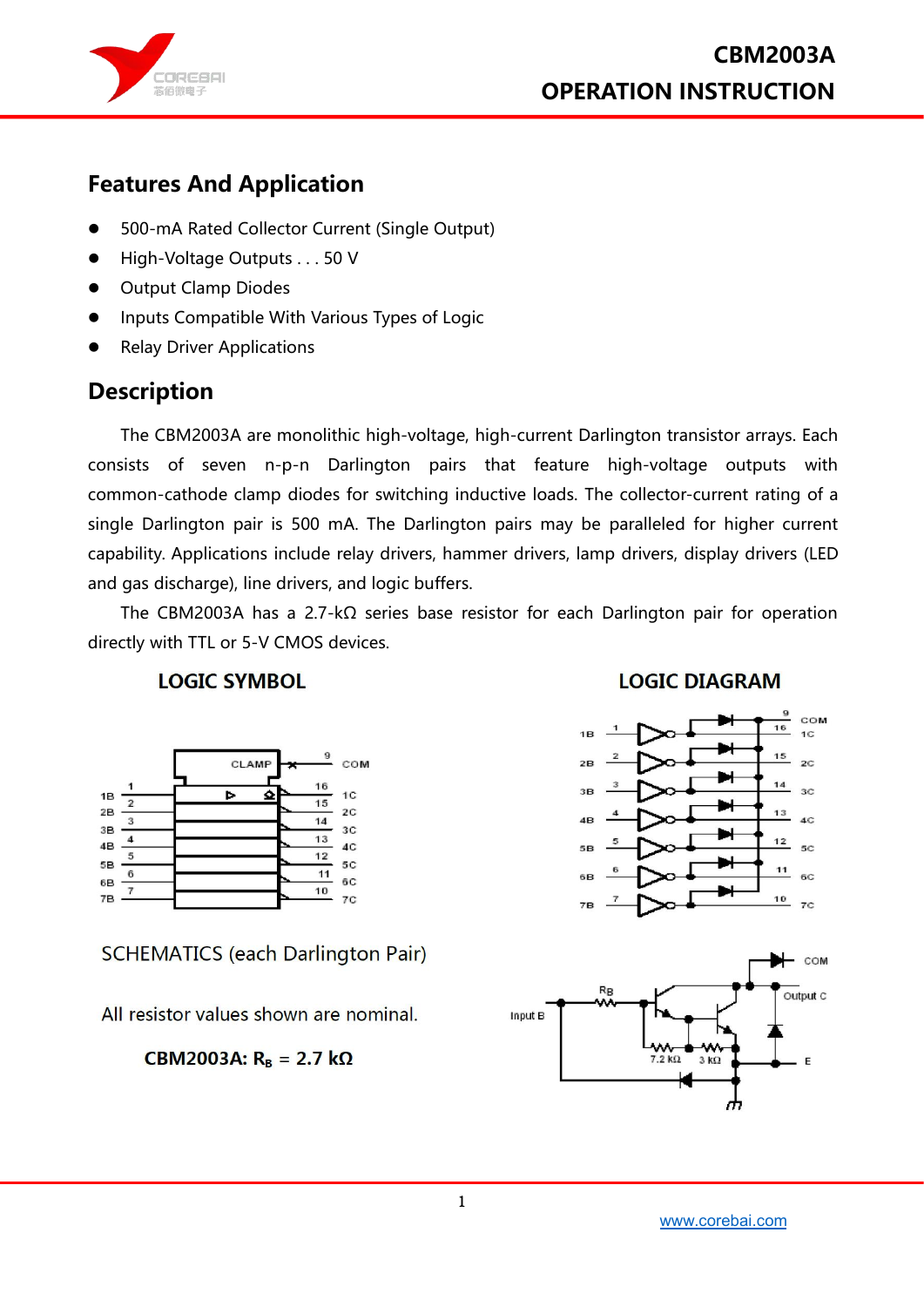

# **Absolute Maximum Ratings (Ta =25℃)**

|                                  | <b>Parameter</b> |                             | <b>Limit Values</b> |      |                 |  |
|----------------------------------|------------------|-----------------------------|---------------------|------|-----------------|--|
|                                  |                  |                             | Min.                | Max. | <b>Unit</b>     |  |
| <b>Output Sustaining Voltage</b> |                  | $V_{CE(SUS)}$               | 50<br>$-0.5$        |      | V               |  |
| <b>Output Current</b>            |                  | $I_{\text{OUT}}$            | 500                 |      | mA/ch           |  |
| Input Voltage                    |                  | $V_{IN}$                    | $-0.5$              | 30   | V               |  |
| Clamp Diode Reverse Voltage      |                  | $V_R$                       | 50                  |      | V               |  |
| Clamp Diode Forward Current      |                  | IF.                         | 500                 |      | mA              |  |
|                                  | DIP.             |                             |                     | 1.15 |                 |  |
| Power Dissipation                | SOP              | $P_D$                       | 0.95                |      | W               |  |
| <b>Operating Temperature</b>     |                  | $\mathsf{I}_{\mathsf{opr}}$ | $-40$               | 85   | $\rm ^{\circ}C$ |  |
| Storage Temperature              |                  | $T_{\text{stg}}$            | $-55$               | 150  | °C              |  |

\* Stresses beyond those listed under "absolute maximum ratings" may cause permanent damage to the device. These are stress ratings only and functional operation of the device at these or any other conditions beyond those indicated under "recommended operating conditions" is not implied.

Exposure to absolute-maximum-rated conditions for extended periods may affect device reliability.

### **Recommended Operating Conditions(Ta=-40~85℃)**

| <b>Parameter</b>                 |            |                  | <b>Test Condition</b>          | <b>Limit Value</b> |            |                |  |
|----------------------------------|------------|------------------|--------------------------------|--------------------|------------|----------------|--|
|                                  |            | Symbol           |                                | <b>Min</b>         | <b>Max</b> | <b>Unit</b>    |  |
| <b>Output Sustaining Voltage</b> |            | $V_{CE(SUS)}$    |                                | 0                  | 50         | v              |  |
| <b>Output Current</b>            | <b>DIP</b> |                  | Tpw=25ms, Duty=10%, 7 Circuits | $\mathbf 0$        | 370        |                |  |
|                                  |            | $I_{\text{OUT}}$ | Tpw=25ms, Duty=30%, 7 Circuits | $\mathbf 0$        | 200        |                |  |
|                                  | SOP        |                  | Tpw=25ms, Duty=10%, 7 Circuits | $\mathbf 0$        | 390        | mA/ch          |  |
|                                  |            |                  | Tpw=25ms, Duty=30%, 7 Circuits | 0                  | 150        |                |  |
| Input Voltage                    |            | $V_{IN}$         |                                | $\mathbf{0}$       | 3.         | v              |  |
| Clamp Diode Reverse Voltage      |            | $V_R$            |                                |                    | 50         | v              |  |
| Clamp Diode Forward Current      |            | $I_F$            |                                |                    | 400        | m <sub>A</sub> |  |
| Power Dissipation                | DIP.       |                  |                                |                    | 0.52       | W              |  |
|                                  | <b>SOP</b> | $P_D$            |                                |                    | 0.4        |                |  |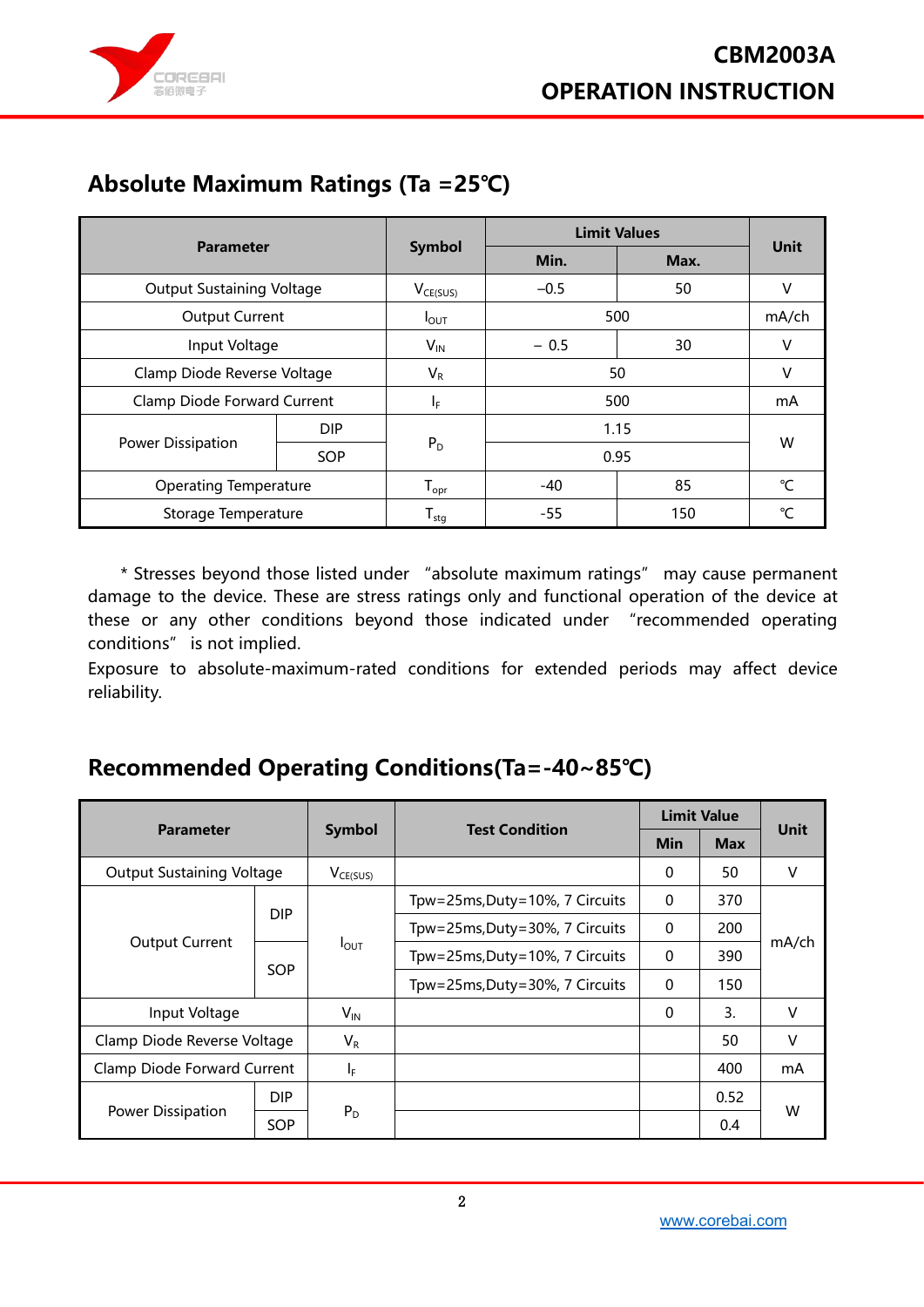

# **Electrical Characteristics ,Ta= 25℃ (unless otherwise noted)**

|                         | <b>Parameter</b>                     |                |                                         | <b>Test Conditions</b> |      |              | <b>Max</b>     | <b>Unit</b>  |  |
|-------------------------|--------------------------------------|----------------|-----------------------------------------|------------------------|------|--------------|----------------|--------------|--|
|                         |                                      |                |                                         | $I_c = 125mA$          |      |              |                |              |  |
|                         |                                      |                |                                         | $I_c = 200 \text{mA}$  |      |              | 2.4            |              |  |
|                         |                                      |                |                                         | $I_c = 250mA$          |      |              | 2.7            |              |  |
| $V_{I(0n)}$             | On-state Input Voltage               | 6              | $V_{CF} = 2V$                           | $I_c = 275mA$          |      |              |                | $\vee$       |  |
|                         |                                      |                |                                         | $I_c = 300 \text{mA}$  |      |              | 3              |              |  |
|                         |                                      |                |                                         | $I_c = 350mA$          |      |              |                |              |  |
|                         |                                      |                | $I_1 = 250uA$                           | $I_c = 100mA$          |      | 0.9          | 1.1            |              |  |
| $V_{CE(sat)}$           | Collector-emitter saturation voltage | 5              | $I_1 = 350uA$                           | $I_c = 200mA$          |      | $\mathbf{1}$ | 1.3            | $\mathsf{V}$ |  |
|                         |                                      |                | $I_1 = 500uA$                           | $I_c = 350mA$          |      | 1.2          | 1.6            |              |  |
|                         |                                      | $\mathbf{1}$   | $V_{CE} = 50V$                          | $I_1 = 0$              |      |              | 50             |              |  |
| $I_{CEX}$               | Collector outoff current             | $\overline{2}$ | $V_{CE} = 50V$ ,<br>$T_A = 85^{\circ}C$ | $I_1=0$                |      |              | 100            | uA           |  |
|                         |                                      |                |                                         | $V_1 = 1V$             |      |              |                |              |  |
| $h_{FE}$                | DC Current Transfer Ratio            | 5              | $V_{CE} = 2V$ , $I_{OUT} = 350mA$       |                        | 1000 |              |                |              |  |
| $\mathsf{V}_\mathsf{F}$ | Clamp forward voltage                | 8              | $I_F = 350mA$                           |                        |      | 1.7          | $\overline{2}$ | $\vee$       |  |
|                         |                                      |                | $V_{CE} = 50V$                          |                        |      |              |                |              |  |
| $I_{I(off)}$            | Off-state input current              | 3              | $T_A = 85^{\circ}C$                     | $I_c = 500uA$          | 50   | 65           |                | uA           |  |
|                         |                                      |                | $V_1 = 2.4V$                            |                        |      | 0.4          | 0.7            |              |  |
| Ч.                      | Input current                        | 4              | $V_1 = 5V$                              |                        |      |              |                | mA           |  |
|                         |                                      |                | $V_i = 12V$                             |                        |      |              |                |              |  |
| $I_R$                   | Clamp reverse current                | $\overline{7}$ | $V_R = 50V$                             |                        |      |              | 50             |              |  |
|                         |                                      |                | $V_R = 50V$                             | $T_A = 85^{\circ}C$    |      |              | 100            | uA           |  |
| $C_1$                   | Input capacitance                    |                | $V_i = 0$                               | $f = 1MHz$             |      | 15           | 25             | pF           |  |

# **Switching Characteristics, TA=25ºC**

|               | <b>Parameter</b>                                          | <b>Test Conditions</b>                   | Min         | <b>Typ</b> | <b>Max</b> | <b>Unit</b> |
|---------------|-----------------------------------------------------------|------------------------------------------|-------------|------------|------------|-------------|
| $t_{\sf PLH}$ | delay<br>Propagation<br>time,<br>low-to-high-level output | See Figure 9                             |             | 0.25       |            | us          |
| $t_{PHL}$     | Propagation delay time, high -to- low<br>-level output    |                                          |             | 0.25       |            | us          |
| $V_{OH}$      | High-level output voltage after switching                 | $V_s = 50V$ , IO=300mA, See<br>Figure 10 | $V_{s}$ -20 |            |            | mV          |

\* EOS (Electrical Over Stress) Immunity Level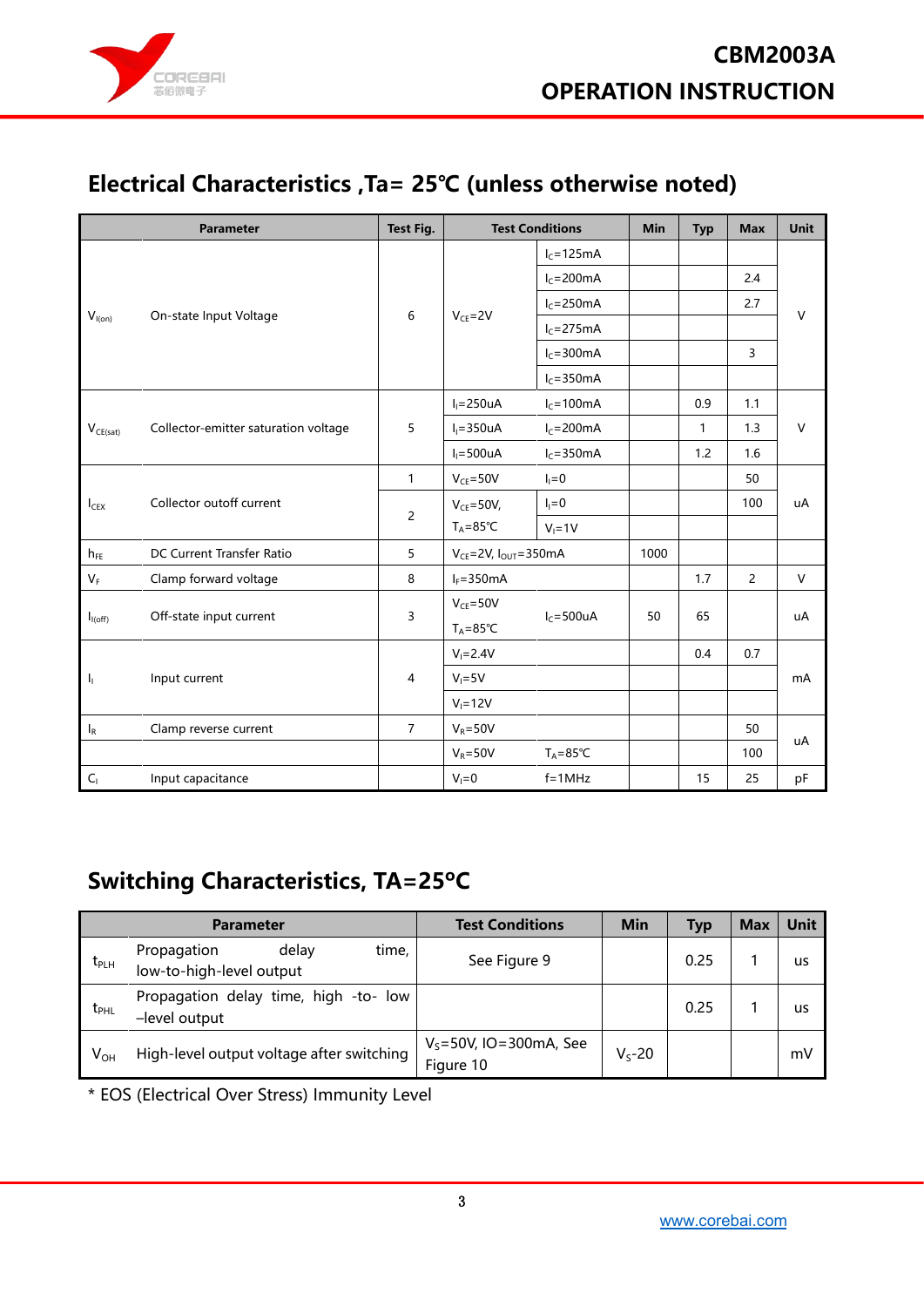

# **Test Circuit**



| <b>Test conditions</b> |        |  |  |  |  |  |
|------------------------|--------|--|--|--|--|--|
| <b>VCC</b>             | 12V    |  |  |  |  |  |
| Power on time          | 5000ms |  |  |  |  |  |
| Current max            | 1.0A   |  |  |  |  |  |
| ΙN                     | pin4   |  |  |  |  |  |
| <b>OUT</b>             | pin13  |  |  |  |  |  |

tE (Endurance time) : time until IC damage / Criterion : IC should survive EOS

EOS Immunity Level: More than 5000ms

### **PARAMETER MEASUREMENT INFORMATION**





NOTE: I<sub>l</sub>lisitixed for measuring V<sub>CE(sat)</sub>, variable for messuringheg. Figure 5. h<sub>FE</sub> V<sub>CE(sat)</sub> Test Circuit





Figure 4. I<sub>I</sub> Test Circuit



Figure 6. V<sub>I(on)</sub> Test Circuit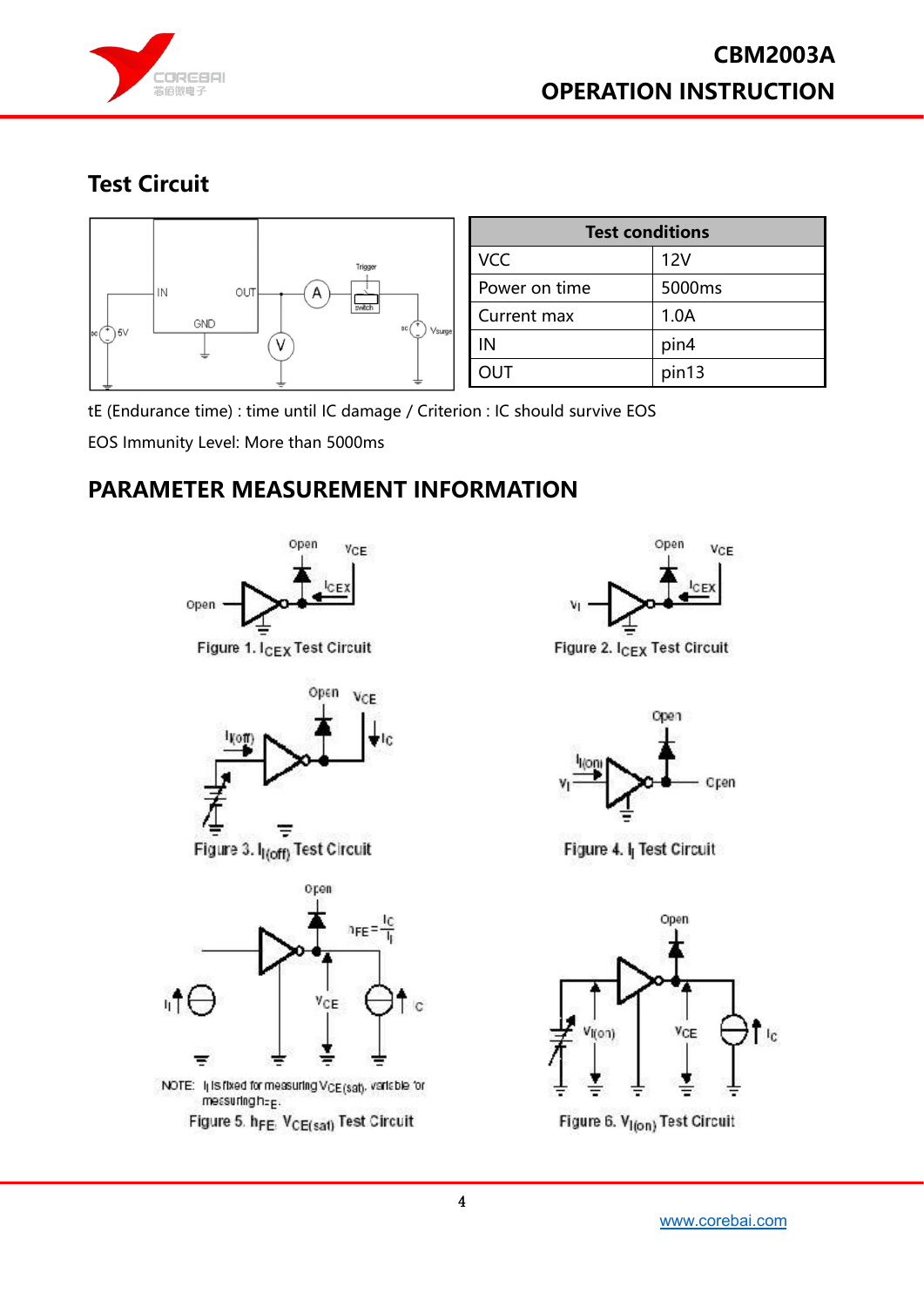



**VOLTAGE WAVEFORMS** 





#### **Figure 10. Latch-Up Test Circuit and Voltage Waveforms**

**NOTES:** A. The pulse generator has the following characteristics: PRR = 12.5 kHz,  $Z_0$ =50.

- B. CL includes probe and jig capacitance.
- C.  $VIH = 3 V;$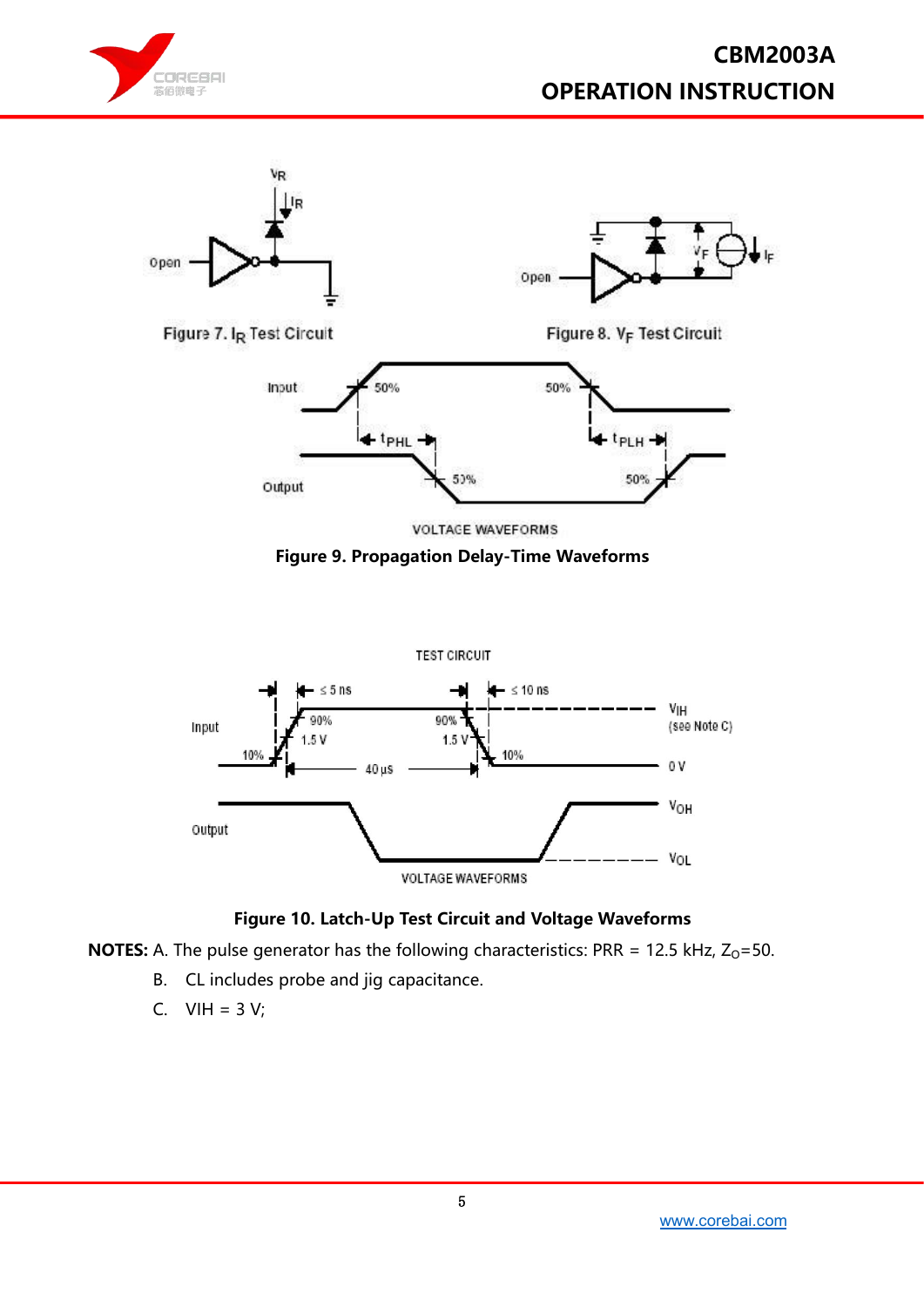

### **TYPICAL CHARACTERISTICS**

**COLLECTOR-EMITTER COLLEC TOR-EM ITTER SATURATION VOLTAGE SATURATION VOLTAGE vs vs COLLECTOR CURRENT TOTAL COLLECTOR CURRENT (ONE DARLINGTON) TWO DARLINGTONS PARALLELED)**  $2.5$  $2.5$ VcE(sat) - Collector-Emitter Saturation Voltage - V VcE(sat) - Collector-Enritter Saturation Voltage - V  $T_A = 25^{\circ}$ C  $TA = 25^{\circ}C$  $I_1 = 250 \mu A$  $\overline{2}$  $\overline{2}$  $I_1 = 350 \mu A$  $I_1 = 250 \mu A$ l<sub>l</sub> = 350 μA<br>l<sub>l</sub> = 500 μA 1.5  $1.5$  $I_1 = 500 \mu A$  $\mathbf{1}$  $\overline{\mathbf{1}}$  $0.5$  $0.5$  $\theta$  $\mathbf 0$  $\pmb{0}$ 100 200 300 400 500 600 700 800 100  $^{\circ}$ 200 300 400 500 600 700 800 Ic(tot) - Total Collector Current - mA I<sub>C</sub> - Collector Current - mA Figure 12 Figure 11

> **COLLECTOR CURRENT vs INPUT CURRENT**





[www.corebai.com](file:///C:/Users/Administrator/Desktop/芯佰微电子.mhtml)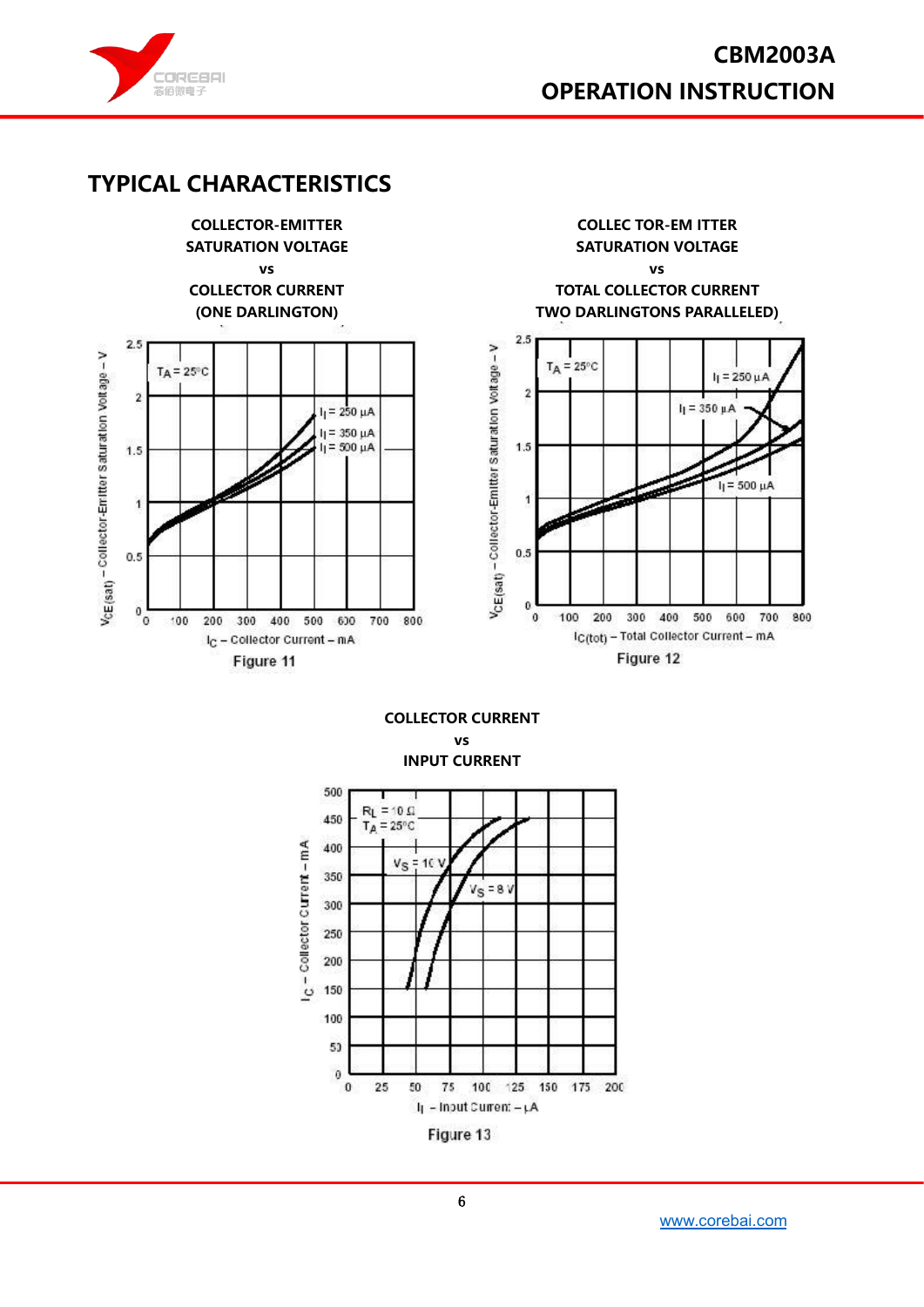

### **THERMAL INFORMATION**





Figure 14

Figure 15

#### **POWER DISSIPATION**

**VS.**



#### **AMBIENT TEMPERATURE**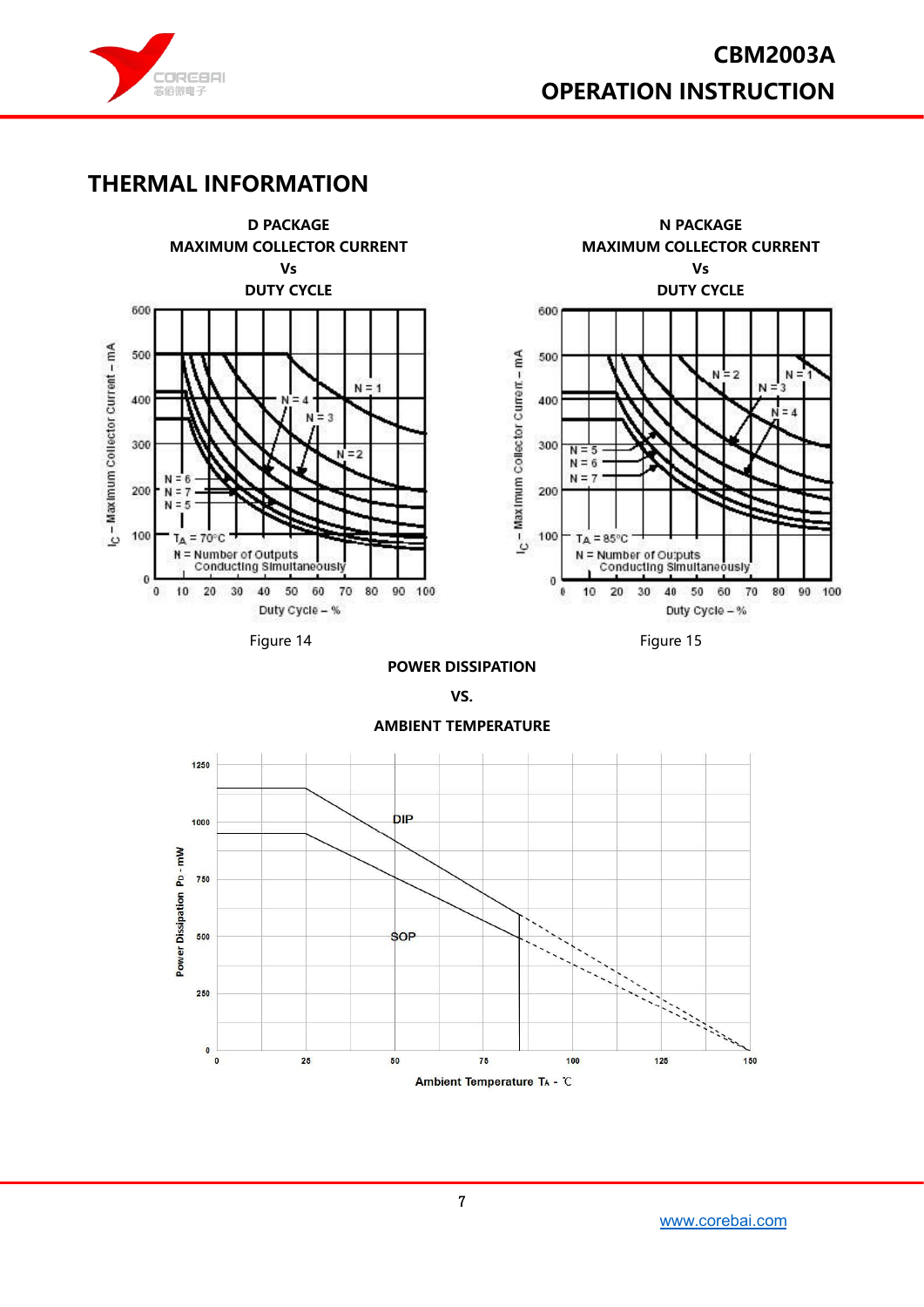

### **APPLICATION INFORMATION**



Figure 16. TTL to Load



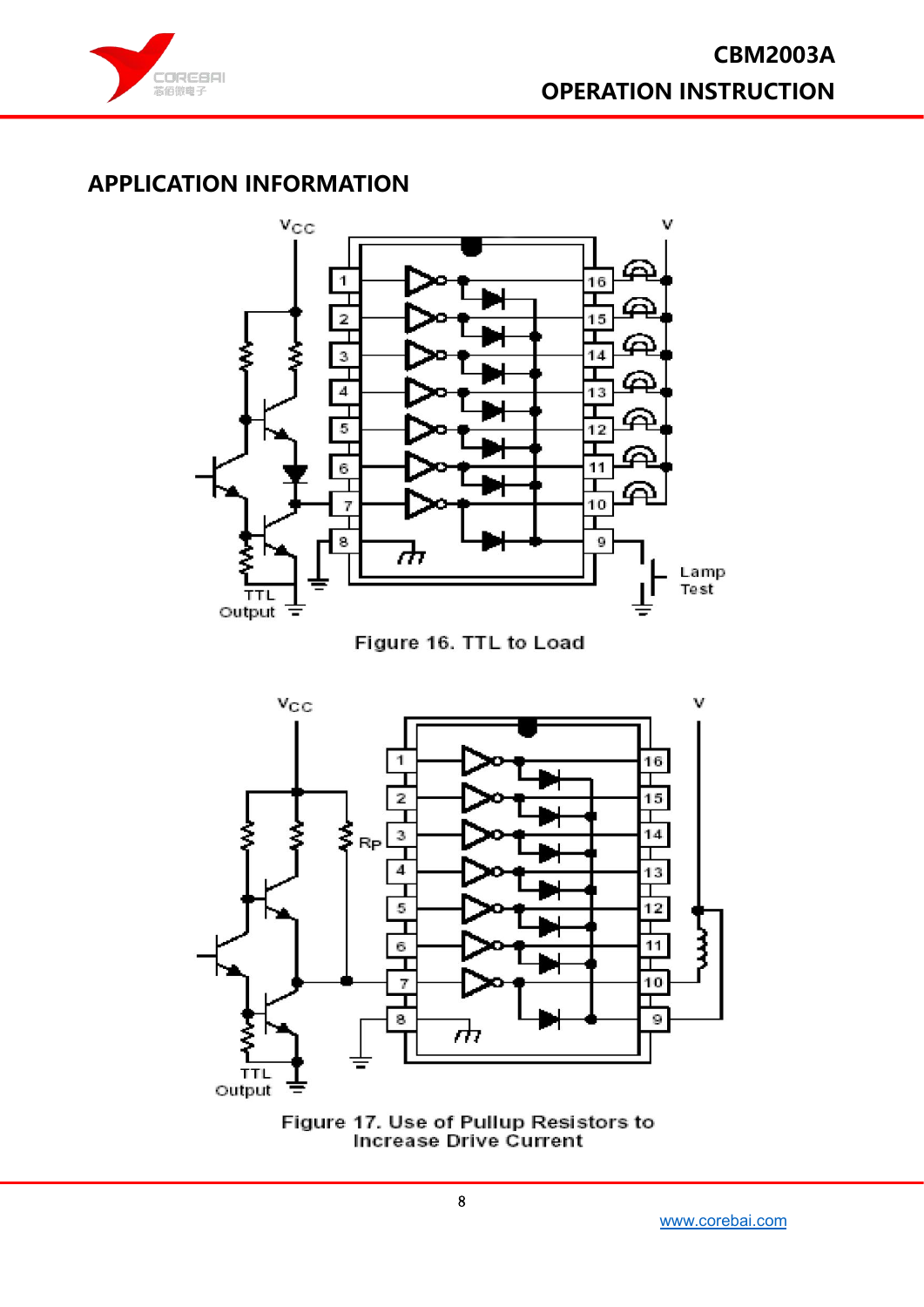

 $ec$ 

# **Package Dimensions**

### **DIP-16**







|                |                | <b>MILLIMETER</b> |                |                | <b>MILLIMETER</b> |            |            |  |  |  |
|----------------|----------------|-------------------|----------------|----------------|-------------------|------------|------------|--|--|--|
| <b>SYMBOL</b>  | <b>MIN</b>     | <b>NOM</b>        | <b>MAX</b>     | <b>SYMBOL</b>  | <b>MIN</b>        | <b>NOM</b> | <b>MAX</b> |  |  |  |
| A              | 3.60           | 3.80              | 4.00           | c1             | 0.24              | 0.25       | 0.26       |  |  |  |
| A <sub>1</sub> | 0.51           |                   |                | D              | 18.90             | 19.10      | 19.30      |  |  |  |
| A <sup>2</sup> | 3.10           | 3.30              | 3.50           | E <sub>1</sub> | 6.15              | 6.35       | 6.55       |  |  |  |
| A <sub>3</sub> | 1.42           | 1.52              | 1.62           | e              | 2.54 BSC          |            |            |  |  |  |
| $\mathsf b$    | 0.44           |                   | 0.53           | eA             | 7.62 BSC          |            |            |  |  |  |
| b <sub>1</sub> | 0.43           | 0.46              | 0.48           | eB             | 7.62              |            | 9.50       |  |  |  |
| <b>B1</b>      |                | 1.52 BSC          |                | eC             | $\mathbf 0$       |            | 0.94       |  |  |  |
| C              | 0.25           |                   | 0.31           | L              | 3.00              |            |            |  |  |  |
| $80\times80$   |                |                   |                |                |                   |            |            |  |  |  |
|                | L/F 载体尺寸 (Mil) |                   | $110\times140$ |                |                   |            |            |  |  |  |
|                |                |                   |                |                | $140\times170$    |            |            |  |  |  |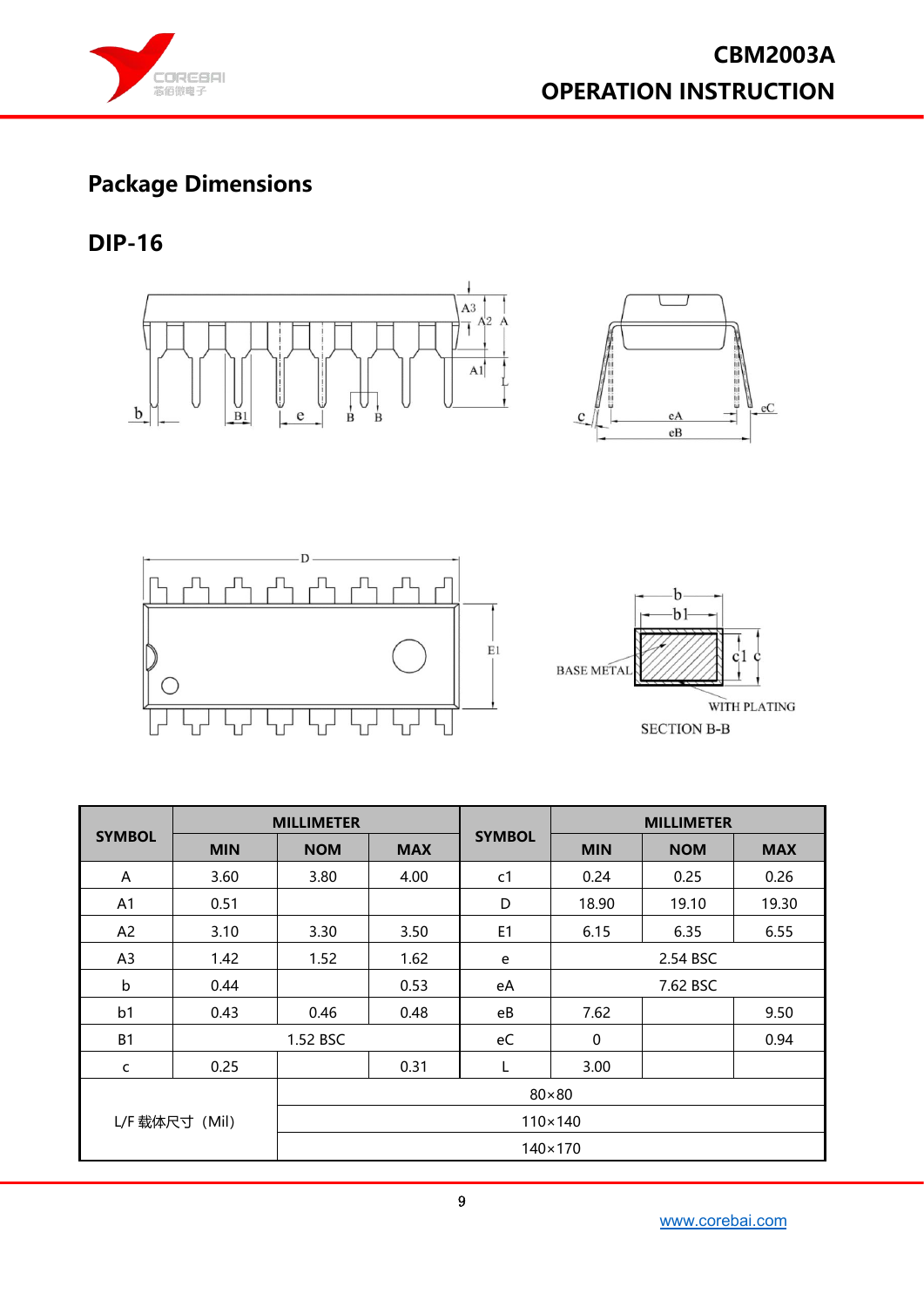

**SOP-16**



|                | <b>MILLIMETER</b> |            |                 |                       | <b>MILLIMETER</b> |            |             |  |  |  |  |
|----------------|-------------------|------------|-----------------|-----------------------|-------------------|------------|-------------|--|--|--|--|
| <b>SYMBOL</b>  | <b>MIN</b>        | <b>NOM</b> | <b>MAX</b>      | <b>SYMBOL</b>         | <b>MIN</b>        | <b>NOM</b> | <b>MAX</b>  |  |  |  |  |
| A              |                   |            | 1.75            | D                     | 9.70              | 9.90       | 10.10       |  |  |  |  |
| A1             | 0.10              |            | 0.25            | E                     | 5.80              | 6.00       | 6.20        |  |  |  |  |
| A <sup>2</sup> | 1.35              | 1.40       | 1.45            | E <sub>1</sub>        | 3.70              | 3.90       | 4.10        |  |  |  |  |
| A <sub>3</sub> | 0.60              | 0.65       | 0.70            | e                     | 1.27 BSC          |            |             |  |  |  |  |
| $\mathsf b$    | 0.39              |            | 0.48            | L                     | 0.50              |            | 0.80        |  |  |  |  |
| b <sub>1</sub> | 0.38              | 0.41       | 0.43            | L1                    | 1.05 BSC          |            |             |  |  |  |  |
| c              | 0.21              |            | 0.26            | $\boldsymbol{\theta}$ | $0^{\circ}$       |            | $8^{\circ}$ |  |  |  |  |
| c1             | 0.19              | 0.20       | 0.21            |                       |                   |            |             |  |  |  |  |
|                |                   |            |                 |                       | $75 \times 75$    |            |             |  |  |  |  |
|                | L/F 载体尺寸 (Mil)    |            | $90 \times 110$ |                       |                   |            |             |  |  |  |  |
|                |                   |            |                 |                       | 70×180            |            |             |  |  |  |  |